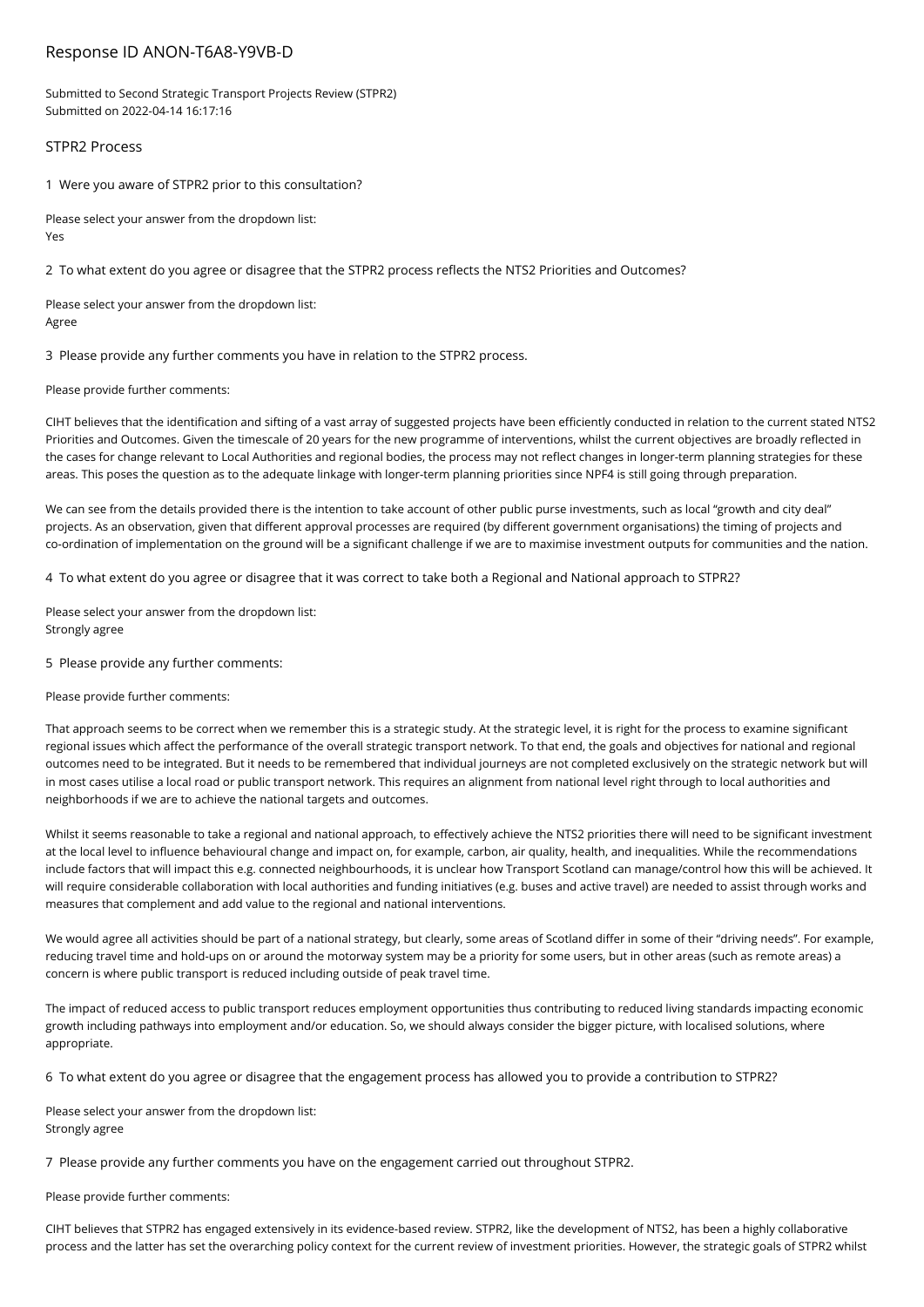very transparent, do require to be substantiated by real delivery.

The outcomes of the review are noted as a "refresh" of the investment priorities of the previous review, noting that review period was incomplete meaning that not all interventions were implemented. We fully understand the fairly dramatic change in policy landscape, particularly in relation to climate change. This has rightly confirmed the need for the current review as transport policy (reflected in NTS2) has moved on significantly. This review presents a broader, more sustainable set of projects that accords with the high level aims of addressing the "climate emergency" and improving equality, the economy and the health and wellbeing of peoples' lives. We also welcome the fact that climate change and resilience will guide asset management investment and maintenance investment in the transport network, as is noted by the access to Argyll A83.

#### Key Themes

8 Which of the overall key themes is your / your organisation's top priority?

Please select your answer from the dropdown list: Improving active travel infrastructure

9 Which of the overall key themes is your / your organisation's lowest priority?

Please select your answer from the dropdown list: Don't Know / No Opinion

### 1. STPR2 Key Themes and Recommendations

10 To what extent do you agree or disagree that the recommendations under this theme will contribute to Improving Active Travel Infrastructure?

Please select your answer from the dropdown list - 1. Connected neighbourhoods: Strongly agree

Please select your answer from the dropdown list - 2. Active freeways: Strongly agree

Please select your answer from the dropdown list - 3. Village-town active travel connections: Strongly agree

Please select your answer from the dropdown list - 4. Connecting towns by active travel: Agree

Please select your answer from the dropdown list - 5. Long distance active travel network: Agree

11 Which of these recommendations would you prioritise to contribute to Improving Active Travel Infrastructure?

Please select your answer from the dropdown list - 1. Connected neighbourhoods: High Priority

Please select your answer from the dropdown list - 2. Active freeways: High Priority

Please select your answer from the dropdown list - 3. Village-town active travel connections: High Priority

Please select your answer from the dropdown list - 4. Connecting towns by active travel: Medium Priority

Please select your answer from the dropdown list - 5. Long distance active travel network: Low Priority

12 Do the recommendations under this theme address the transport needs of your local or regional area or the people your organisation represents?

Please select your answer from the dropdown list: Yes

13 Please provide any additional comments you have on the theme Improving Active Travel Infrastructure and the recommendations within it.

Please provide further comments: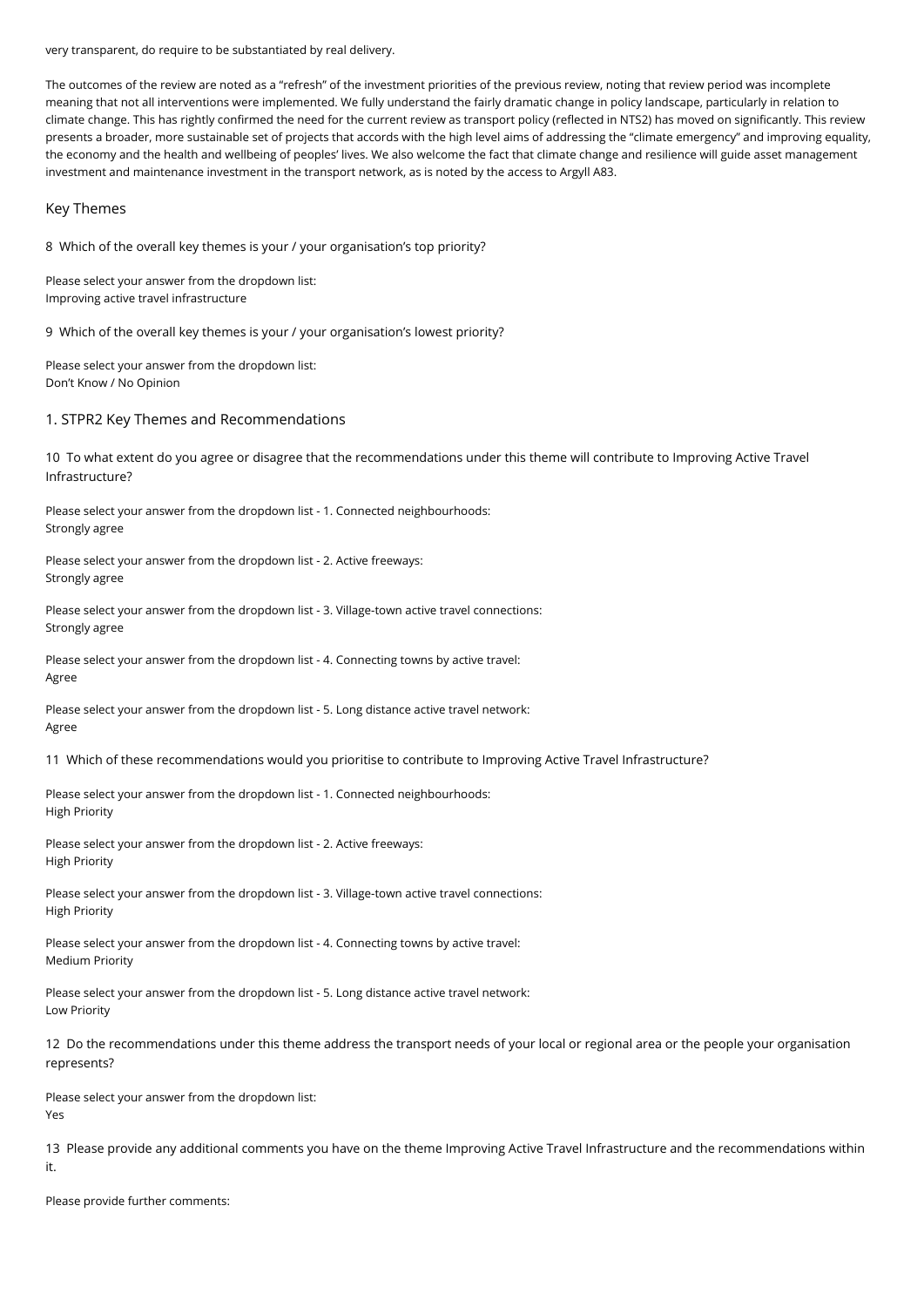Improvement of active travel must cater to a broad range of stakeholders/end-users, integrating all areas of the transport system: rail, road, bus, ferry, cycle, pedestrian. The mix of rural and urban connectivity is essential to provide a wider strategic delivery and achievement of the fundamental goals of STPR<sub>2</sub>

Additionally, the three recommendations likely to have the greatest impact (connected neighbourhoods; active freeways; and village-town active travel connections) will need significant input at the local authority level, particularly in the cities and wider urban areas of the Central Belt. In addition, the reference to sustainable transport in NPF4 is positive for the recommendations here, as if these are to be successful, then there will need to be the successful integration of land-use and transport planning, including a more positive assertion of active travel facilities within new development designs and planning approvals. However, Transport Scotland's influence may be limited to specific funding initiatives and design guidance in the drive for delivery.

#### 2. Influencing Travel Choices and Behaviours

14 To what extent do you agree or disagree that the recommendations under this theme contribute to Influencing Travel Choices and Behaviours?

Please select your answer from the dropdown list - 6. Behaviour change initiatives: Strongly agree

Please select your answer from the dropdown list - 7. Changing road user behaviour: Agree

Please select your answer from the dropdown list - 8. Increasing active travel to school: Strongly agree

Please select your answer from the dropdown list - 9. Improving access to bikes: Strongly agree

Please select your answer from the dropdown list - 10. Expansion of 20mph limits and zones: Strongly agree

15 Which of these recommendations would you prioritise to contribute to Influencing Travel Choices and Behaviours?

Please select your answer from the dropdown list - 6. Behaviour change initiatives: High Priority

Please select your answer from the dropdown list - 7. Changing road user behaviour: High Priority

Please select your answer from the dropdown list - 8. Increasing active travel to school: High Priority

Please select your answer from the dropdown list - 9. Improving access to bikes: Medium Priority

Please select your answer from the dropdown list - 10. Expansion of 20mph limits and zones: High Priority

16 Do the recommendations under this theme address the transport needs of your local or regional area or the people your organisation represents?

Please select your answer from the dropdown list: Yes

17 Please provide any additional comments you have on the theme Influencing Travel Choices and Behaviours and the recommendations within it.

#### Please provide further comments:

CIHT believes that land use patterns and development will play a significant part in determining the choice of transport. The further new housing development/industrial development is away from the place of work/home or from leisure facilities this will impact on the mode of travel. In addition, the lack of public transport support around new developments will have an impact on travel choices. This is a position that CIHT has previously stated in the Better Planning, Better Transport, Better Places Publication in which we advocated better integration of planning and transport.

Other areas that may impact the choice of travel can be reflected in other public policies, such as the length of the school day/workday which may have a negative impact on the choices taken. For example, if parents need to rush home to pick up children, at say 3 pm, this may leave the car as the only choice.

It may be that there should be a bigger public policy debate on the provision of services and timings to allow a greater cross-service structure to be established, based on National and local policy and how that impacts services in Health/Local Government and Scottish Government.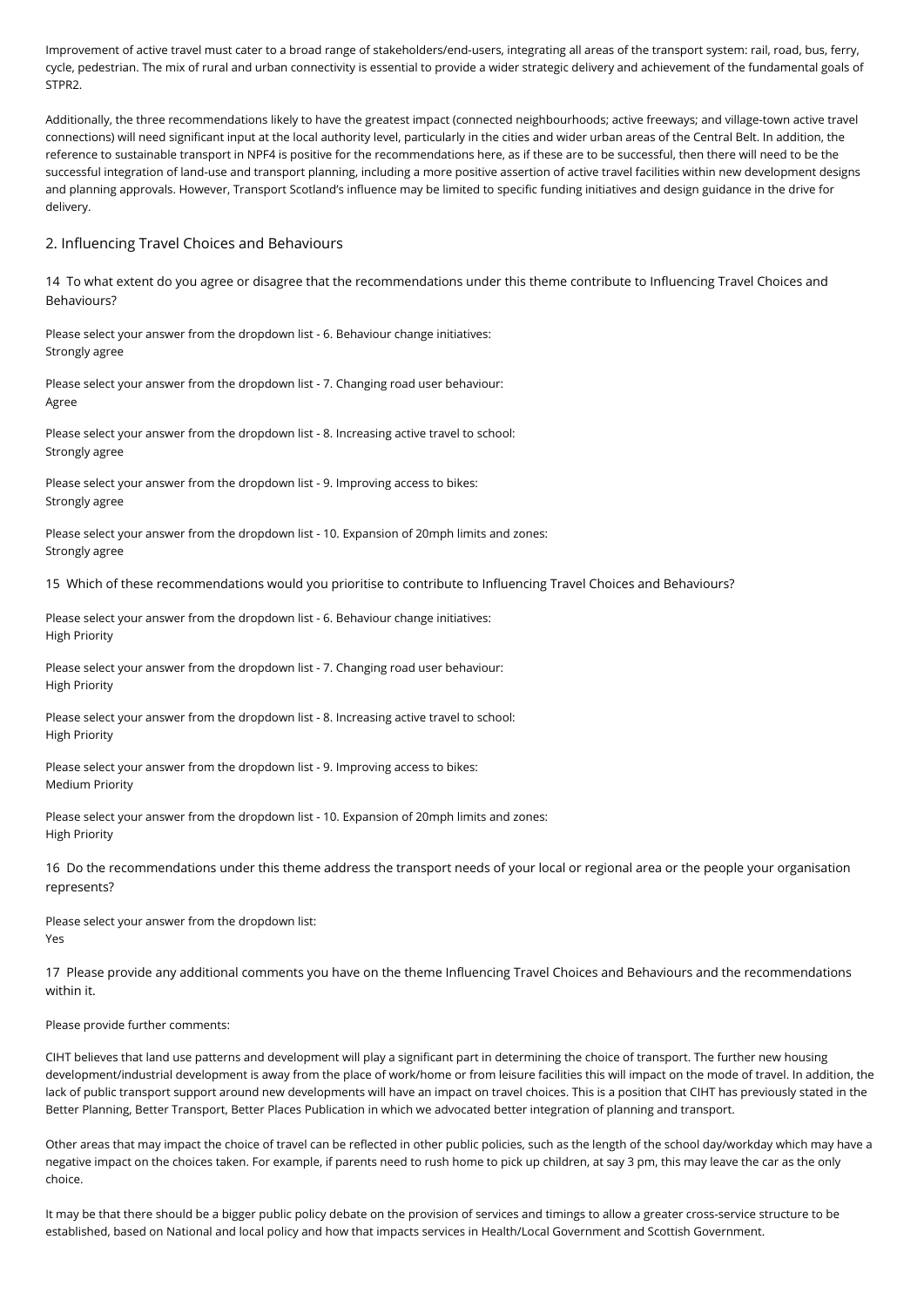#### 3. Enhancing Access to Affordable Public Transport

18 To what extent do you agree or disagree that the recommendations under this theme contribute to Enhancing Access to Affordable Public Transport

Please select your answer from the dropdown list - 11. Clyde Metro: Agree

Please select your answer from the dropdown list - 12. Edinburgh & South East Scotland Mass Transit: Agree

Please select your answer from the dropdown list - 13. Aberdeen Rapid Transit: Agree

Please select your answer from the dropdown list - 14. Provision of strategic bus priority measures: Agree

Please select your answer from the dropdown list - 15. Highland Mainline rail corridor enhancements: Neither agree nor disagree

Please select your answer from the dropdown list - 16. Perth- Dundee- Aberdeen rail corridor enhancements: Neither agree nor disagree

Please select your answer from the dropdown list - 17. Edinburgh/Glasgow – Perth/Dundee rail corridor enhancements: Neither agree nor disagree

Please select your answer from the dropdown list - 18. Supporting integrated journeys at ferry terminals: Strongly agree

Please select your answer from the dropdown list - 19. Infrastructure to provide access for all at railway stations: Strongly agree

Please select your answer from the dropdown list - 20. Investment in DRT and MaaS: Agree

Please select your answer from the dropdown list - 21. Improved public transport passenger interchange facilities: Strongly agree

Please select your answer from the dropdown list - 22. Framework for delivery of mobility hubs: Strongly agree

Please select your answer from the dropdown list - 23. Smart, integrated public transport ticketing: Strongly agree

19 Which of these recommendations would you prioritise to contribute to Enhancing Access to Affordable Public Transport?

Please select your answer from the dropdown list - 11. Clyde Metro: High Priority

Please select your answer from the dropdown list - 12. Edinburgh & South East Scotland Mass Transit: High Priority

Please select your answer from the dropdown list - 13. Aberdeen Rapid Transit: High Priority

Please select your answer from the dropdown list - 14. Provision of strategic bus priority measures: High Priority

Please select your answer from the dropdown list - 15. Highland Mainline rail corridor enhancements: Don't Know / No Opinion

Please select your answer from the dropdown list - 16. Perth- Dundee- Aberdeen rail corridor enhancements: Don't Know / No Opinion

Please select your answer from the dropdown list - 17. Edinburgh/Glasgow – Perth/Dundee rail corridor enhancements: Don't Know / No Opinion

Please select your answer from the dropdown list - 18. Supporting integrated journeys at ferry terminals: Medium Priority

Please select your answer from the dropdown list - 19. Infrastructure to provide access for all at railway stations: High Priority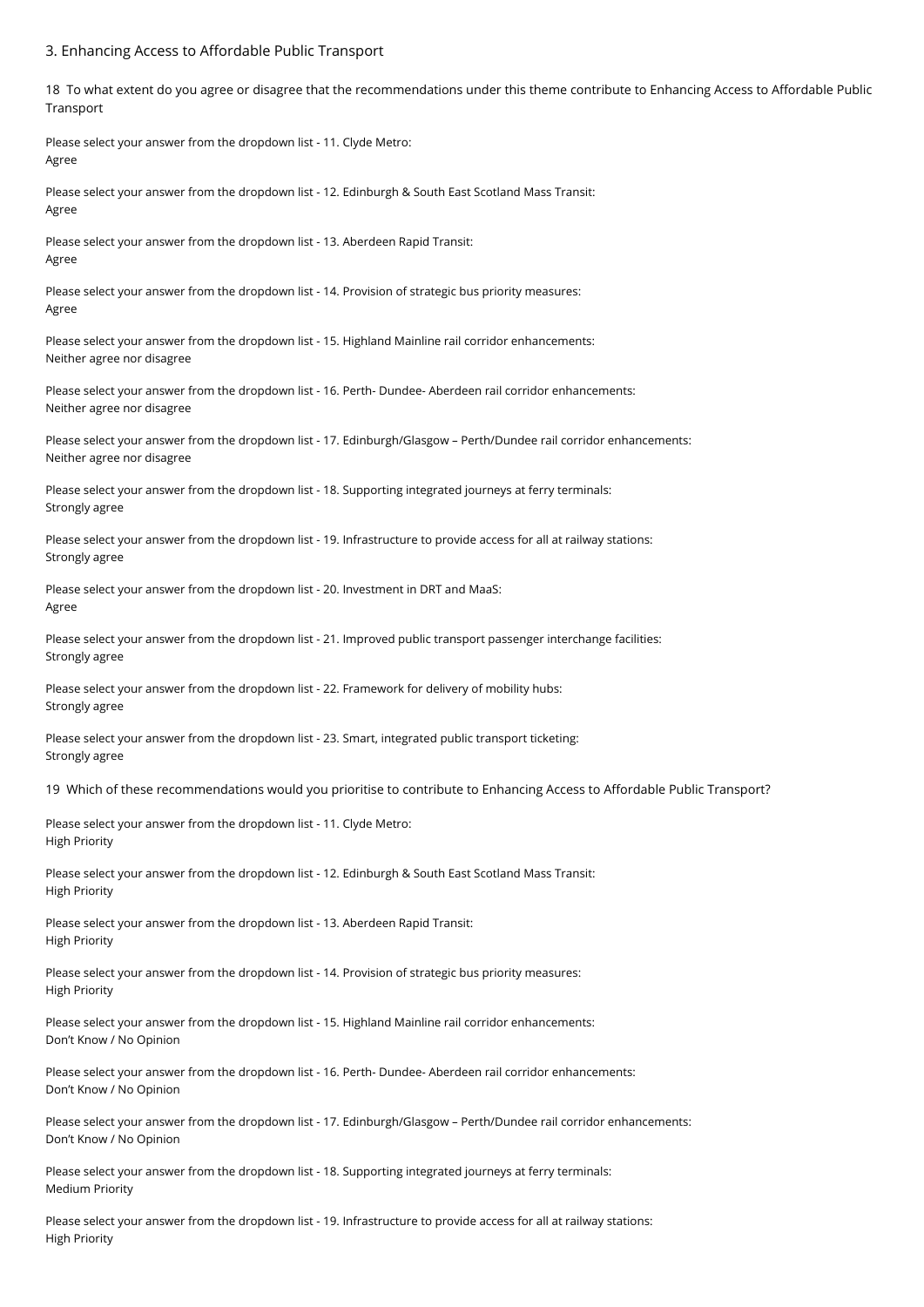Please select your answer from the dropdown list - 20. Investment in DRT and MaaS: High Priority

Please select your answer from the dropdown list - 21. Improved public transport passenger interchange facilities: High Priority

Please select your answer from the dropdown list - 22. Framework for delivery of mobility hubs: High Priority

Please select your answer from the dropdown list - 23. Smart, integrated public transport ticketing: High Priority

20 Do the recommendations under this theme address the transport needs of your local or regional area or the people your organisation represents?

Please select your answer from the dropdown list: Yes

21 Please provide any additional comments you have on the theme Enhancing Access to Affordable Public Transport and the recommendations within it

Please provide further comments:

Through CIHT's EDI strategy, "Shifting the Dial", CIHT advocates equality in transport.

Integrated travel, with ease of interchange, throughout Scotland is a key driver to encouraging public transport users and changing behaviours. This is particularly the case following the Covid 19 pandemic where train and bus use has dwindled and confidence in safety is lower.

CIHT welcomes the pro-active expansion of free bus travel in Scotland to all persons under the age of 22. Where those most disadvantaged get access, in this case, to travel at a greater discounted rate, it also needs to address those periods after 6:00 PM where travel options are limited or in some cases completely withdrawn from communities.

#### 4. Decarbonising Transport

22 To what extent do you agree or disagree that the recommendations under this theme contribute to Decarbonising Transport?

Please select your answer from the dropdown list - 24. Ferry vessel renewal and replacement and progressive decarbonisation: Agree

Please select your answer from the dropdown list - 25. Rail decarbonisation: Strongly agree

Please select your answer from the dropdown list - 26. Decarbonisation of bus network: Strongly agree

Please select your answer from the dropdown list - 27. Behaviour change and modal shift for freight: Strongly agree

Please select your answer from the dropdown list - 28. Zero emissions vehicles and infrastructure transition: Strongly agree

23 Which of these recommendations would you prioritise to contribute to Decarbonising Transport?

Please select your answer from the dropdown list - 24. Ferry vessel renewal and replacement and progressive decarbonisation: Medium Priority

Please select your answer from the dropdown list - 25. Rail decarbonisation: Medium Priority

Please select your answer from the dropdown list - 26. Decarbonisation of bus network: High Priority

Please select your answer from the dropdown list - 27. Behaviour change and modal shift for freight: High Priority

Please select your answer from the dropdown list - 28. Zero emissions vehicles and infrastructure transition: High Priority

24 Do the recommendations under this theme address the transport needs of your local or regional area or the people your organisation represents?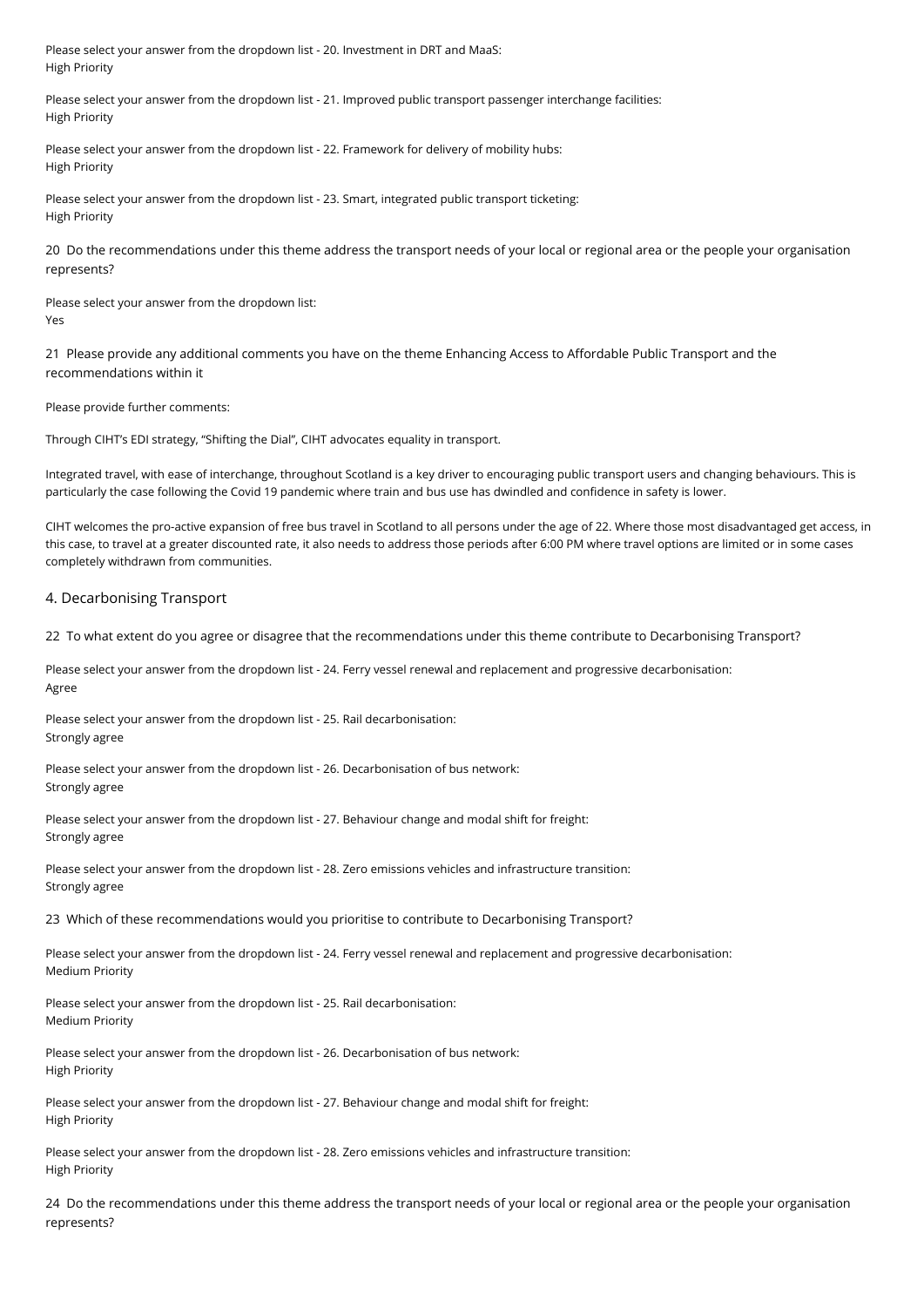Please select your answer from the dropdown list: Yes

25 Please provide any additional comments you have on the theme Decarbonising Transport and the recommendations within it.

Please provide further comments:

If there are limited resources, the prioritisation of options should be based on those that are likely to have the greatest impact on carbon reduction and therefore on shifting people to EVs.

We feel, as referenced above, the collaboration between all the public sectors and their capital investment plans are crucial to ensure a joined-up approach. This ensures the public can move from one community to another, or one region to another, in the confidence that the infrastructure and routes are equipped with passenger transfer systems where the timing of schedules are aligned.

Equally, infrastructure such as electric charging points are freely available to ensure that there is a travel stress-free journey. CIHT also welcomes the imminent introduction of Low Emission Zones in major cities.

#### 5. Increasing Safety and Resilience on the Strategic Transport Network

26 To what extent do you agree or disagree that the recommendations under this theme contribute to Increasing Safety and Resilience on the Strategic Transport Network?

Please select your answer from the dropdown list - 29. Access to Argyll A83: Strongly agree

Please select your answer from the dropdown list - 30. Trunk road and motorway safety Improvements: Strongly agree

Please select your answer from the dropdown list - 31. Trunk road and motorway network climate change adaption and resilience: Strongly agree

Please select your answer from the dropdown list - 32. Trunk road and motorway network renewal for reliability, resilience and safety: Strongly agree

Please select your answer from the dropdown list - 33, 34, 35 Enhancing Intelligent Transport Systems: Strongly agree

Please select your answer from the dropdown list - 36. Strategy for improving rest and welfare facilities for hauliers,: Strongly agree

Please select your answer from the dropdown list - 37. Improving active travel on trunk roads through communities: Strongly agree

Please select your answer from the dropdown list - 38. Speed management plan: Strongly agree

27 Which of these recommendations would you prioritise to contribute to Increasing Safety and Resilience on the Strategic Transport Network?

Please select your answer from the dropdown list - 29. Access to Argyll A83: Medium Priority

Please select your answer from the dropdown list - 30. Trunk road and motorway safety Improvements: High Priority

Please select your answer from the dropdown list - 31. Trunk road and motorway network climate change adaption and resilience: High Priority

Please select your answer from the dropdown list - 32. Trunk road and motorway network renewal for reliability, resilience and safety: High Priority

Please select your answer from the dropdown list - 33, 34, 35 Enhancing Intelligent Transport Systems: High Priority

Please select your answer from the dropdown list - 36. Strategy for improving rest and welfare facilities for hauliers,: High Priority

Please select your answer from the dropdown list - 37. Improving active travel on trunk roads through communities: Medium Priority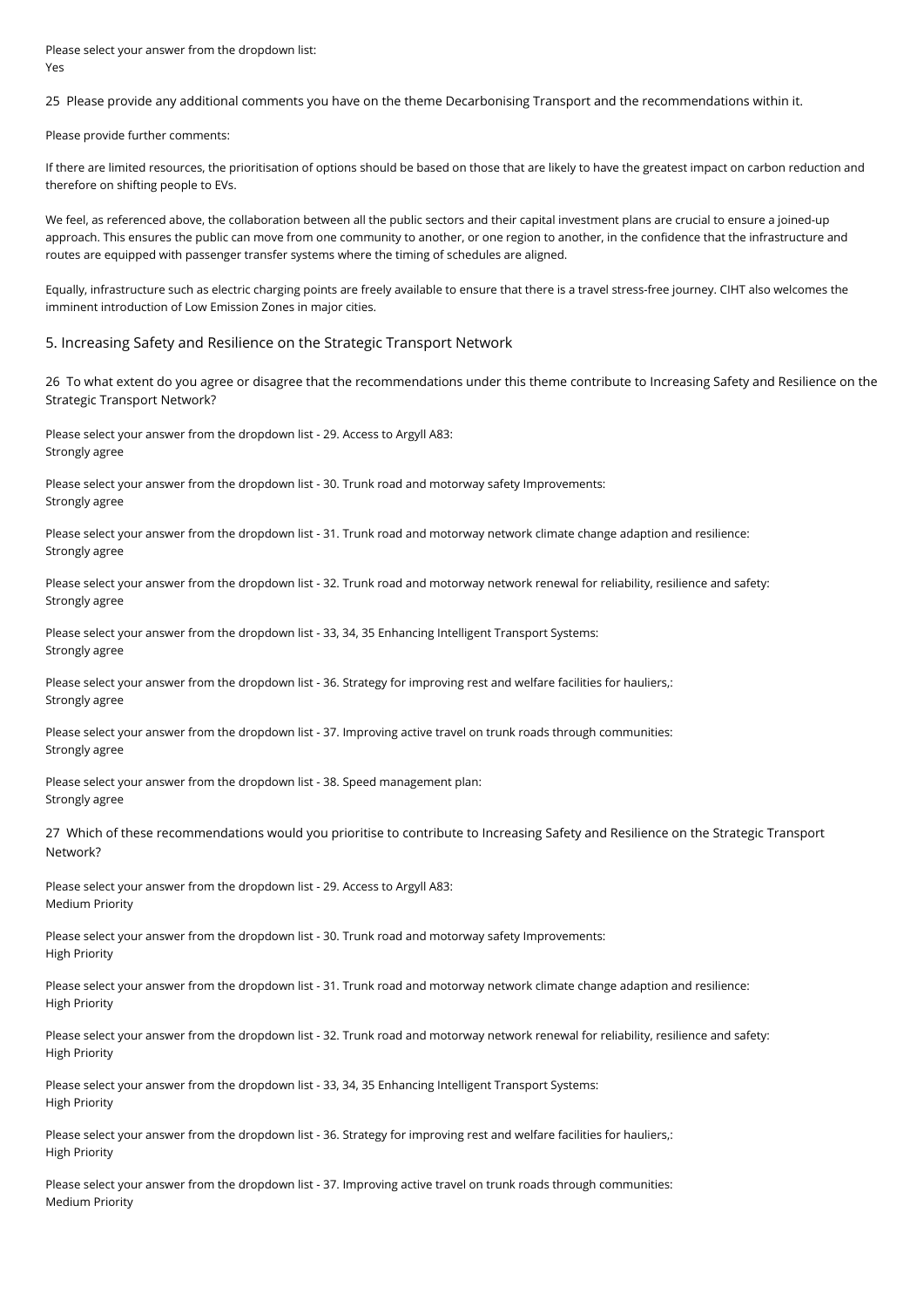Please select your answer from the dropdown list - 38. Speed management plan: Medium Priority

28 Do the recommendations under this theme address the transport needs of your local or regional area or the people your organisation represents?

Please select your answer from the dropdown list: Yes

29 Please provide any additional comments you have on the theme Increasing Safety and Resilience on the Strategic Transport Network and the recommendations within it.

Please provide further comments:

Our Trunk Road network is, as the title implies, of strategic significance to the economy and growth expectations of the Scottish Government and the business sector.

A sufficient budget needs to be made available to maintain the roads to an excellent standard. This will provide safe travel and longevity in this strategic asset.

The Climate Emergency is changing focus onto the need to reappraise priority maintenance requirements. For example, flooding is becoming more prevalent, and our drainage systems need to be adapted to cope.

#### 6. Strengthening Strategic Connections

30 To what extent do you agree or disagree that the recommendations under this theme contribute to Strengthening Strategic Connections?

Please select your answer from the dropdown list - 39. Sustainable access to Grangemouth Investment Zone: Neither agree nor disagree

Please select your answer from the dropdown list - 40. Access to Stranraer and ports at Cairnryan: Neither agree nor disagree

Please select your answer from the dropdown list - 41. Potential fixed links in Outer Hebrides and Mull: Neither agree nor disagree

Please select your answer from the dropdown list - 42. Investment in ports infrastructure: Neither agree nor disagree

Please select your answer from the dropdown list - 43. Major station masterplans: Neither agree nor disagree

Please select your answer from the dropdown list - 44. Rail freight terminals: Neither agree nor disagree

Please select your answer from the dropdown list - 45. High speed and cross border rail enhancements: Neither agree nor disagree

31 Which of these recommendations would you prioritise to contribute to Strengthening Strategic Connections?

Please select your answer from the dropdown list - 39. Sustainable access to Grangemouth Investment Zone: Don't Know / No Opinion

Please select your answer from the dropdown list - 40. Access to Stranraer and ports at Cairnryan: Don't Know / No Opinion

Please select your answer from the dropdown list - 41. Potential fixed links in Outer Hebrides and Mull: Don't Know / No Opinion

Please select your answer from the dropdown list - 42. Investment in ports and infrastructure: Don't Know / No Opinion

Please select your answer from the dropdown list - 43. Major station masterplans: Don't Know / No Opinion

Please select your answer from the dropdown list - 44. Rail freight terminals: Don't Know / No Opinion

Please select your answer from the dropdown list - 45. High speed and cross border rail enhancements: Don't Know / No Opinion

32 Do the recommendations under this theme address the transport needs of your local or regional area or the people your organisation represents?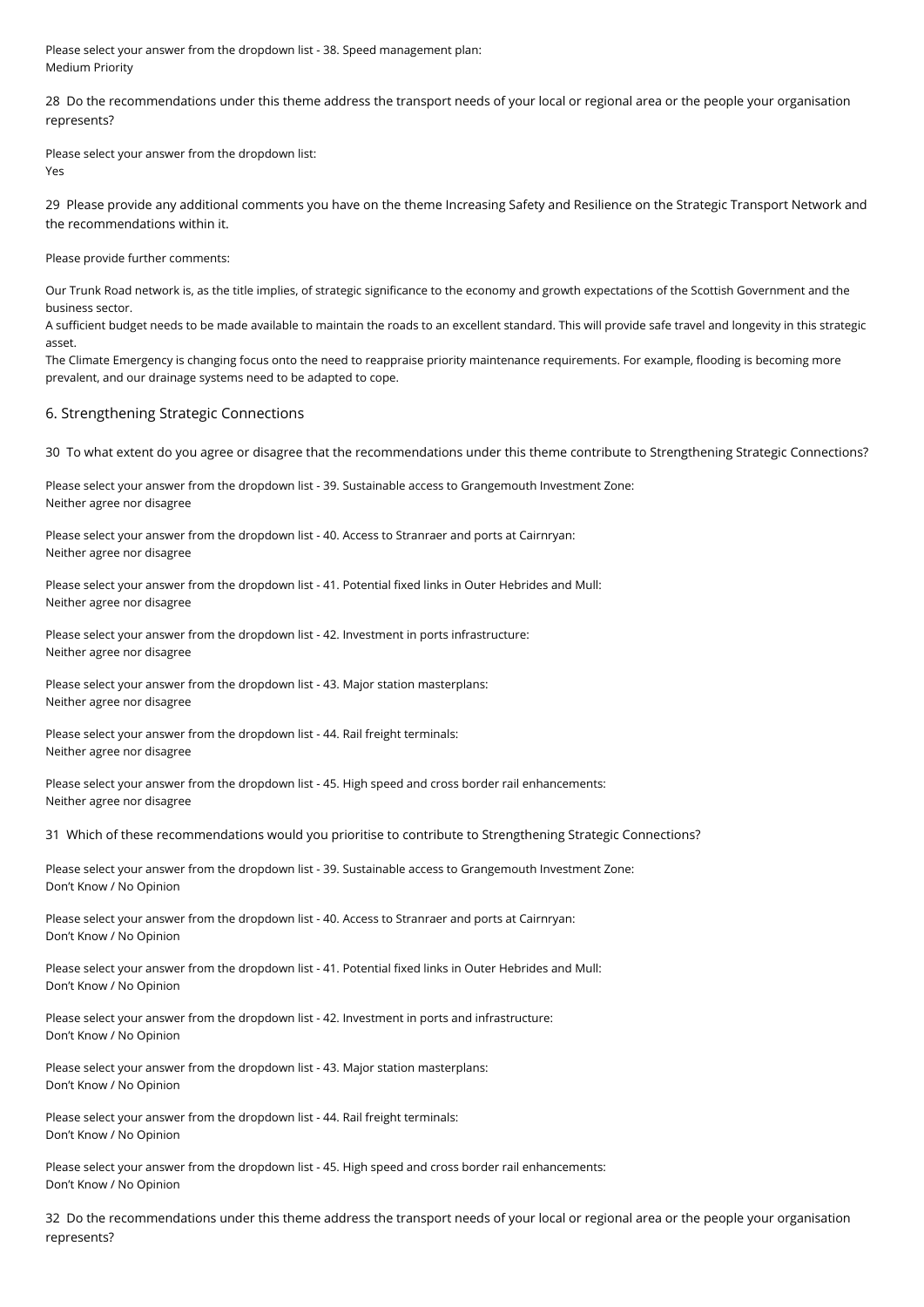Please select your answer from the dropdown list: Don't Know / No Opinion

33 Please provide any additional comments you have on the theme Strengthening Strategic Connections and the recommendations within it.

Please provide further comments:

By aligning with investment from other public purse holders, including transport operators, these players (such as bus, ferry, and rail operators) need to have well-coordinated plans to synergies" on the ground" delivery of integrated projects in strategic hubs and corridors. In addition, if we are trying to encourage a modal shift in strategic corridors, it is important that we do not neglect the role of digital connectivity in facilitating modal shift, i.e., providing real-time travel information allowing passengers to work onboard public transport.

#### STPR2 Recommendations and other Scottish Government Policy

34 Prior to this consultation were you aware of the list of Scottish Government policies below, which STPR2 aligns with and supports?

Please select your answer from the dropdown list - Take action against climate change: Yes

Please select your answer from the dropdown list - Decarbonising transport:

Yes

Please select your answer from the dropdown list - Reducing car use:

Yes

Please select your answer from the dropdown list - Encouraging greater walking, wheeling and cycling: Yes

Please select your answer from the dropdown list - Addressing inequalities, such as: Child poverty: Yes

Please select your answer from the dropdown list - Addressing inequalities, such as: Affordability of transport: Yes

Please select your answer from the dropdown list - Addressing inequalities, such as: Access to transport: Yes

Please select your answer from the dropdown list - Transport as an enabler of inclusive economic growth: Yes

Please select your answer from the dropdown list - Providing a safe transport system: Yes

Please select your answer from the dropdown list - Providing a reliable and resilient transport system: Yes

35 Prior to this consultation were you aware of the Scottish Government policy documents to which STPR2 aligns with and supports?

Please select your answer from the dropdown list - National Transport Strategy 2 (NTS2): Yes

Please select your answer from the dropdown list - National Planning Framework (NPF4): Yes

Please select your answer from the dropdown list - Climate Change Plan Update & Route Map: Yes

Please select your answer from the dropdown list - Infrastructure Investment Plan: Yes

Please select your answer from the dropdown list - Cleaner Air for Scotland 2 & Delivery Plan: Yes

Please select your answer from the dropdown list - National Performance Framework: Yes

36 To what extent do you agree or disagree that the STPR2 recommendations reflect and will contribute to the aims of government policy?

Please select your answer from the dropdown list: Strongly agree

37 Please provide any additional comments you have on the STPR2 recommendations' contribution to Government policy.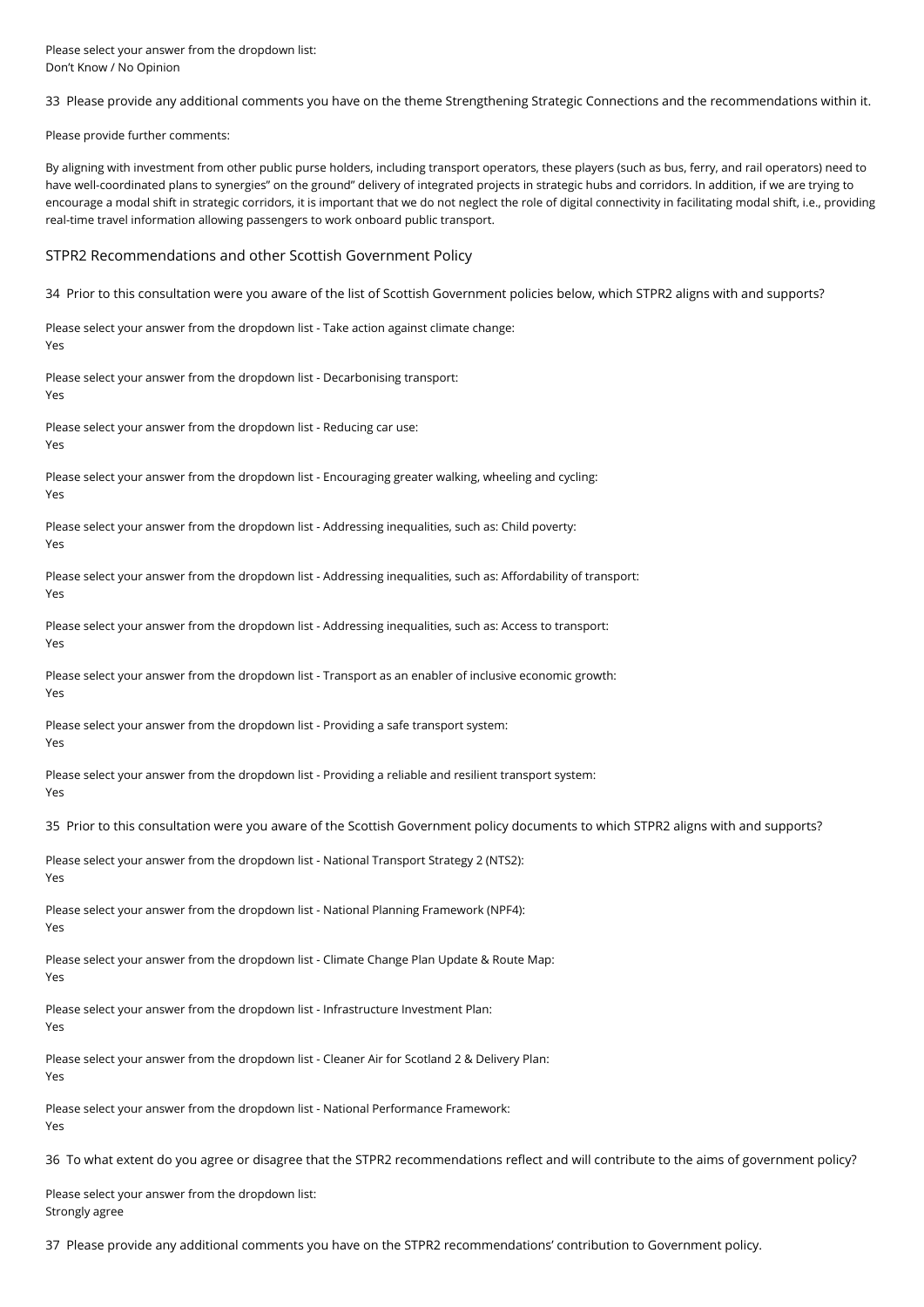#### Please provide further comments:

CIHT appreciates the filtering process applied to the huge number of original suggested projects that has generated the 45 proposed investment priorities that are the subject of this consultation. We appreciate the opportunity to comment on them and to contribute to the identification of those that have the best opportunity of delivering the policy objectives of STPR2.

The challenge is identifying which of them will make the biggest contribution to the NTS2 Priorities and Outcomes (particularly the carbon commitment and reducing inequalities) and therefore which should be the priority. There will very likely be a constraint on resources and all recommendations will not be able to be funded, so it will be important for Scottish Government/Transport Scotland to prioritise and encourage other delivery organisations to coordinate the delivery of those that will have the greatest impact.

In summary, STPR2 has identified a broad range of relevant investment priorities for consideration and comment. The key test will be the funding and the commitment to the delivery of those projects that will yield the greatest impact. This will require alignment of a wide array of national, regional, local and private sector interests in the funding and integration of investments in both transport and development.

#### Strategic Environmental Assessment (SEA) & Other Impact Assessments

38 To what extent do you agree or disagree with the overall findings of the SEA?

Please select your answer from the dropdown list: Don't Know / No Opinion

39 The SEA has reviewed plans, policies and programmes relevant to STPR2. Are there any other plans, policies and programmes that should be considered?

Please select your answer from the dropdown list: Don't Know

If yes, please provide further comments:

40 The SEA sets out the current national and regional baseline environment conditions and future trends. Do you have any comments on this baseline data?

Please select your answer from the dropdown list: Don't Know

If yes, please provide further comments:

41 Are there any particular issues, problems or opportunities you would like to mention that have not been captured within the SEA?

Please select your answer from the dropdown list: Don't Know

If yes, please provide further comments:

42 Please provide any comments on the findings of the Equality Impact Assessment.

Please provide further comments:

43 Please provide any comments on the findings of the Island Communities Impact Assessment.

Please provide further comments:

44 Please provide any comments on the findings of the Fairer Scotland Duty Assessment.

Please provide further comments:

45 Please provide any comments on the Child Rights and Wellbeing Impact Assessment.

Please provide further comments:

#### About you

1 What is your name?

Name: Kyle Fairbairn

2 Are you responding as an individual or an organisation?